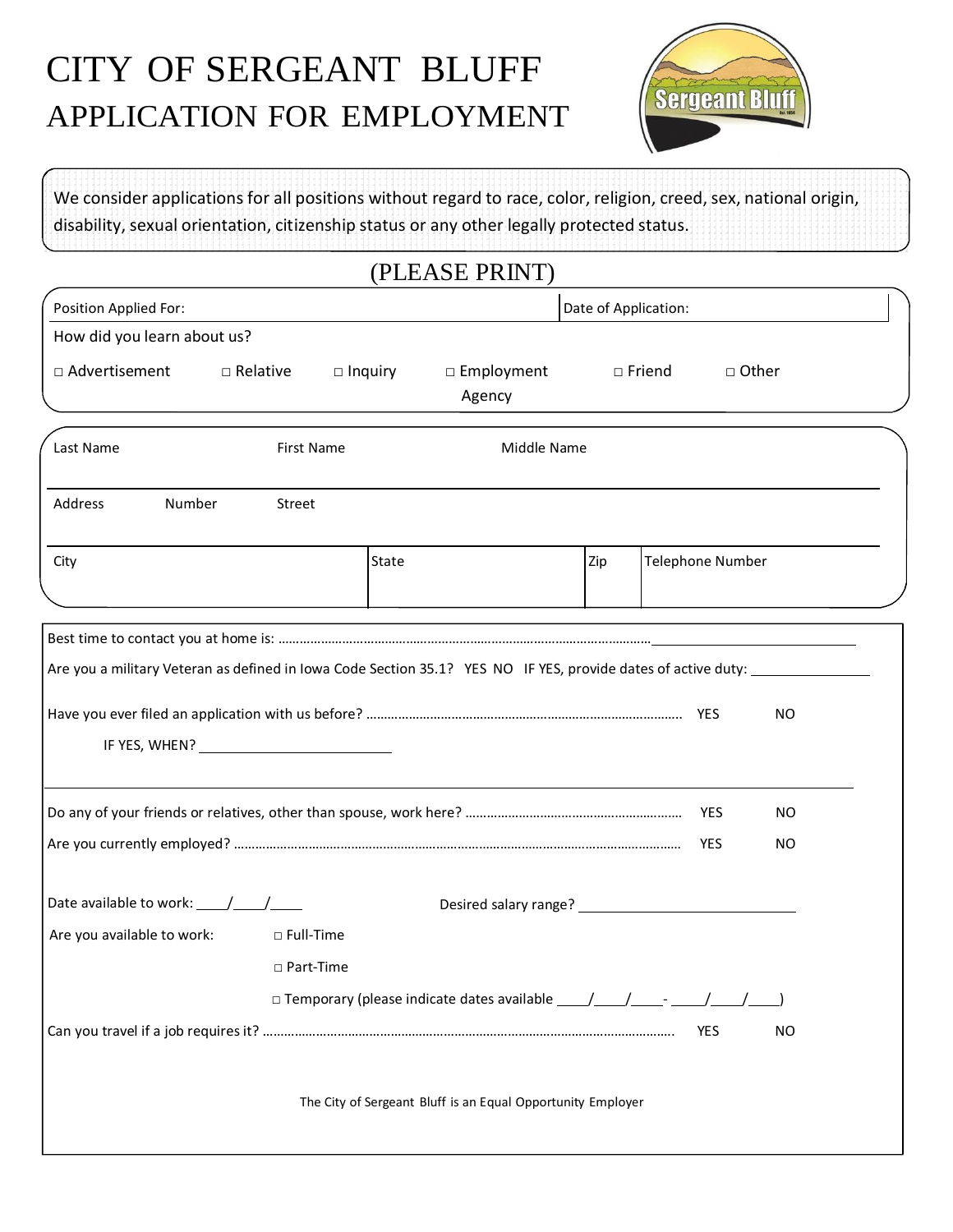# EDUCATION

|                       | Name and Address of School | Course of Study | Number of<br>Years<br>Completed | Diploma/Degree |
|-----------------------|----------------------------|-----------------|---------------------------------|----------------|
| Elementary School     |                            |                 |                                 |                |
| High School           |                            |                 |                                 |                |
| Undergraduate College |                            |                 |                                 |                |
| Graduate Professional |                            |                 |                                 |                |
| Other (Specify)       |                            |                 |                                 |                |

Describe any specialized training, apprenticeships, skills and extra-curricular activities.

Describe any job-related training received in the United States military..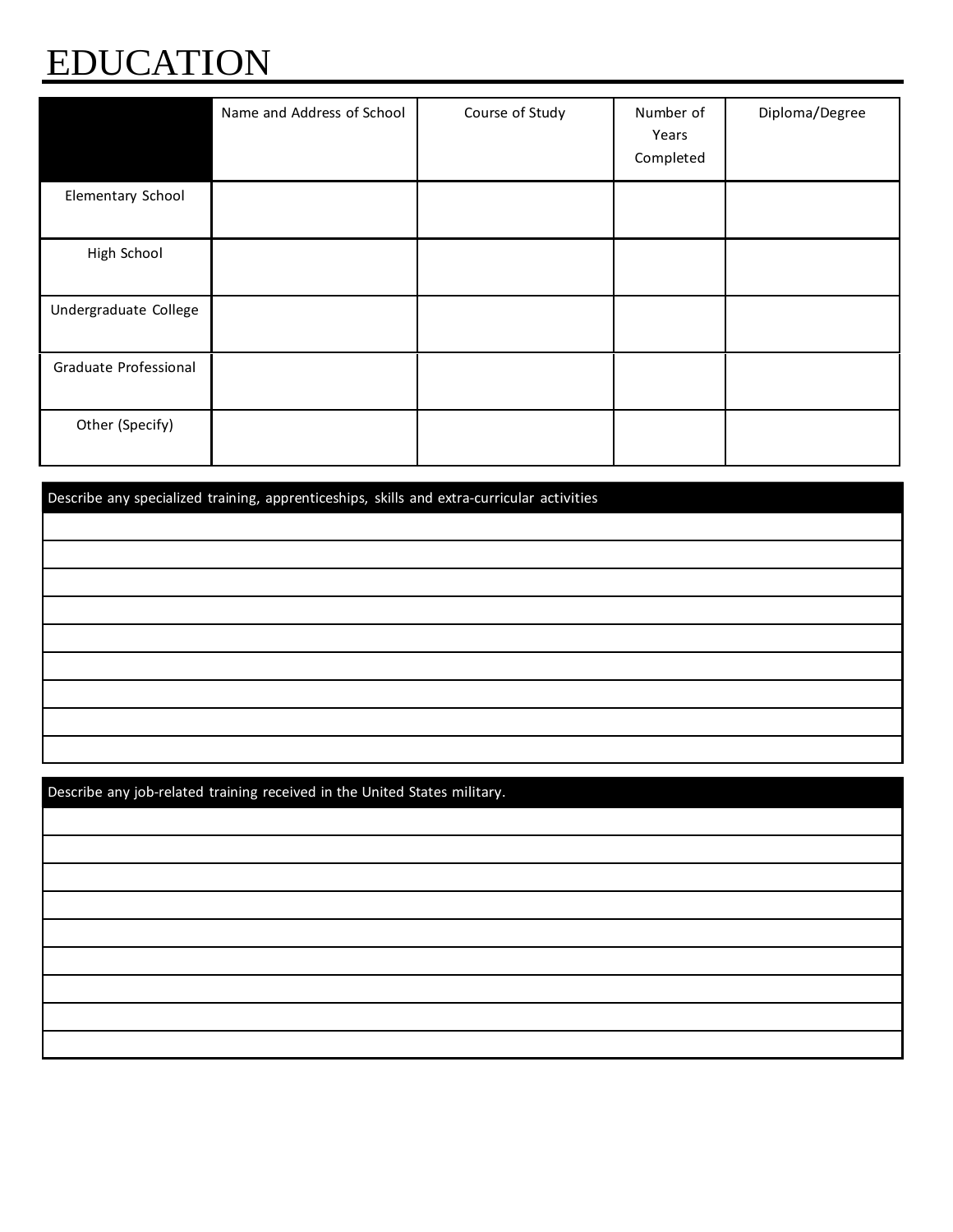## **EMPLOYMENT EXPERIENCE**

Start with your present, or last job. Include any job-related military service assignments and volunteer activities.You may exclude organizations which indicate age, race, color, creed, religion, gender, national origin, disabilities or other protected status.

| Employer            | <b>Dates Employed</b> | <b>Work Performed</b> |
|---------------------|-----------------------|-----------------------|
|                     | To<br>From            |                       |
| Address             |                       |                       |
| Telephone Number(s) |                       |                       |
| Job Title           | Hourly Rate/Salary    |                       |
| Supervisor:         |                       |                       |
| Reason for Leaving  |                       |                       |
|                     |                       |                       |

| Employer            | <b>Dates Employed</b> |                           | <b>Work Performed</b> |
|---------------------|-----------------------|---------------------------|-----------------------|
|                     | From                  | To                        |                       |
|                     |                       |                           |                       |
| Telephone Number(s) |                       |                           |                       |
| Job Title           |                       | <b>Hourly Rate/Salary</b> |                       |
| Supervisor:         |                       |                           |                       |
| Reason for Leaving  |                       |                           |                       |
|                     |                       |                           |                       |

| Employer            |      | Dates Employed |                           | <b>Work Performed</b> |
|---------------------|------|----------------|---------------------------|-----------------------|
|                     | From |                | To                        |                       |
| Address             |      |                |                           |                       |
| Telephone Number(s) |      |                |                           |                       |
| Job Title           |      |                | <b>Hourly Rate/Salary</b> |                       |
| Supervisor:         |      |                |                           |                       |
| Reason for Leaving: |      |                |                           |                       |
|                     |      |                |                           |                       |

| Employer            |             | Dates Employed            | <b>Work Performed</b> |
|---------------------|-------------|---------------------------|-----------------------|
|                     | <b>From</b> | To                        |                       |
| Address             |             |                           |                       |
| Telephone Number(s) |             |                           |                       |
| Job Title           |             | <b>Hourly Rate/Salary</b> |                       |
| Supervisor:         |             |                           |                       |
| Reason for Leaving: |             |                           |                       |
|                     |             |                           |                       |

**If you need additional space,please continue on a separate sheet of paper.**

May we contact your former employers to verify this information? .................... YES NO

May we contact your present employer? ....................... YES NO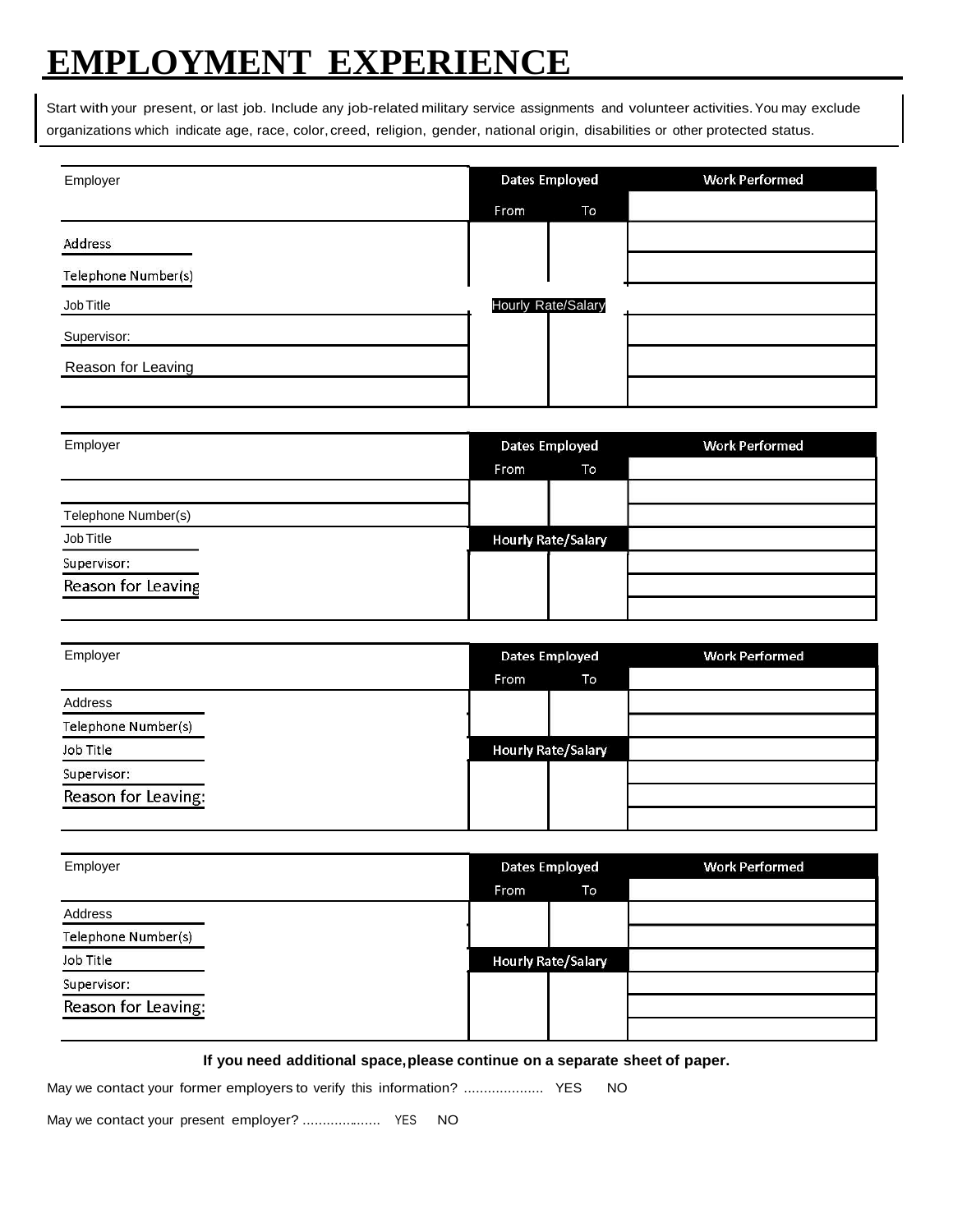# ADDITIONAL INFORMATION

#### Other Qualifications:

Summarize special job-related skills and qualifications acquired from employment or other experience.

| Specialized Skills<br>(Check Skills/Equipment Operated) |                                        |                  |
|---------------------------------------------------------|----------------------------------------|------------------|
| PC/MAC                                                  | Production/Mobile Machinery (List all) | Other (List all) |
|                                                         |                                        |                  |
| Typewrite (WPM _______)                                 |                                        |                  |
| Spreadsheet                                             |                                        |                  |
| <b>Word Processing</b>                                  |                                        |                  |
| Shorthand (WPM                                          |                                        |                  |
|                                                         |                                        |                  |

List professional, trade, business or civic activities and offices held. You may exclude membershipwhich would reveal gender, race, religion, national origin, age, ancestry, disability or other protected status:

State any additional information you feel may be helpful to us in considering your application:

Note to Applicants: DO NOT ANSWER THIS QUESTION UNLESS YOU HAVE BEEN INFORMED ABOUT THE REQUIREMENTS OF THE JOB FOR WHICH YOU ARE APPLYING. Can you perform the essential functions of the job, for which you are applying, either with or without a reasonable accommodation? .................... YES NO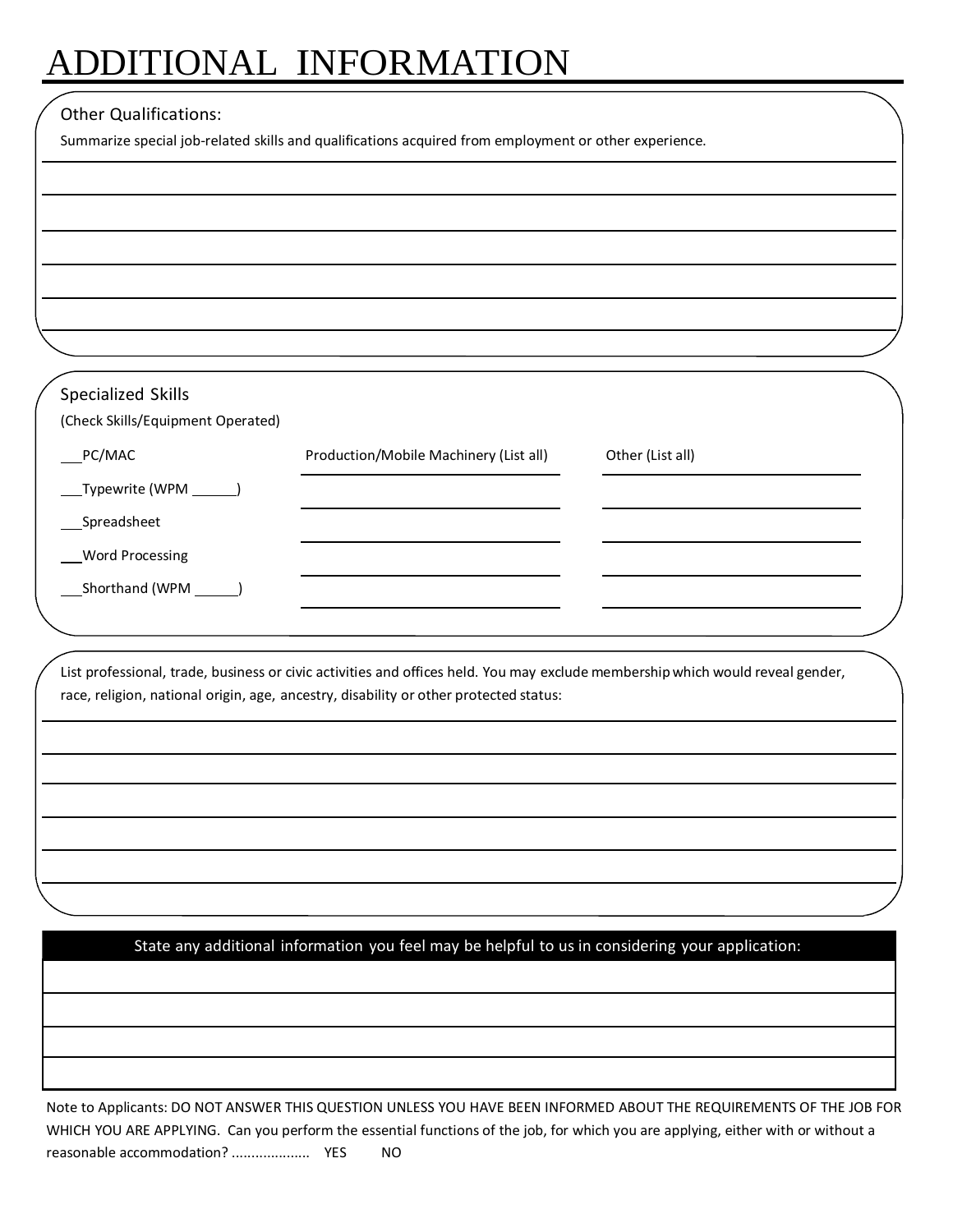### REFERENCES

| ، ۔       |  |
|-----------|--|
| (Name)    |  |
| (Address) |  |
| (Phone #) |  |
|           |  |

| <u>.</u>               |  |
|------------------------|--|
| (Name)                 |  |
| Address)<br><u>   </u> |  |
| (Phone  #)             |  |
|                        |  |

| <u>.</u>   |  |
|------------|--|
| (Name)     |  |
| (Address)  |  |
| (Phone  #) |  |
|            |  |

## APPLICANT'S STATEMENT

I certify that answers given herein are true and complete.

I authorize investigation of all statements contained in this application for employment as may be necessary in arriving at an employment decision.

This application for employment shall be considered active for a period of time not to exceed 45 days. Any applicant wishing to be considered for employment beyond this time period should inquire as to whether or not applications are being accepted at that time.

I hereby understand and acknowledge that, unless otherwise defined by applicable law, any employment relationship with the City of Sergeant Bluff is of an "at will" nature, which means that the Employee may resign at any time and the City may discharge Employee at any time with or without cause. It is further understood that this "at will" employment relationship may not be changed by any written document or by conduct unless such change is specifically acknowledged in writing by an authorized executive of this organization.

In the event of employment, I understand that false or misleading information given in my application or interview(s) may result in discharge. I understand, also, that I am required to abide by all rules and regulations of the City of Sergeant Bluff.

Signature: Date: